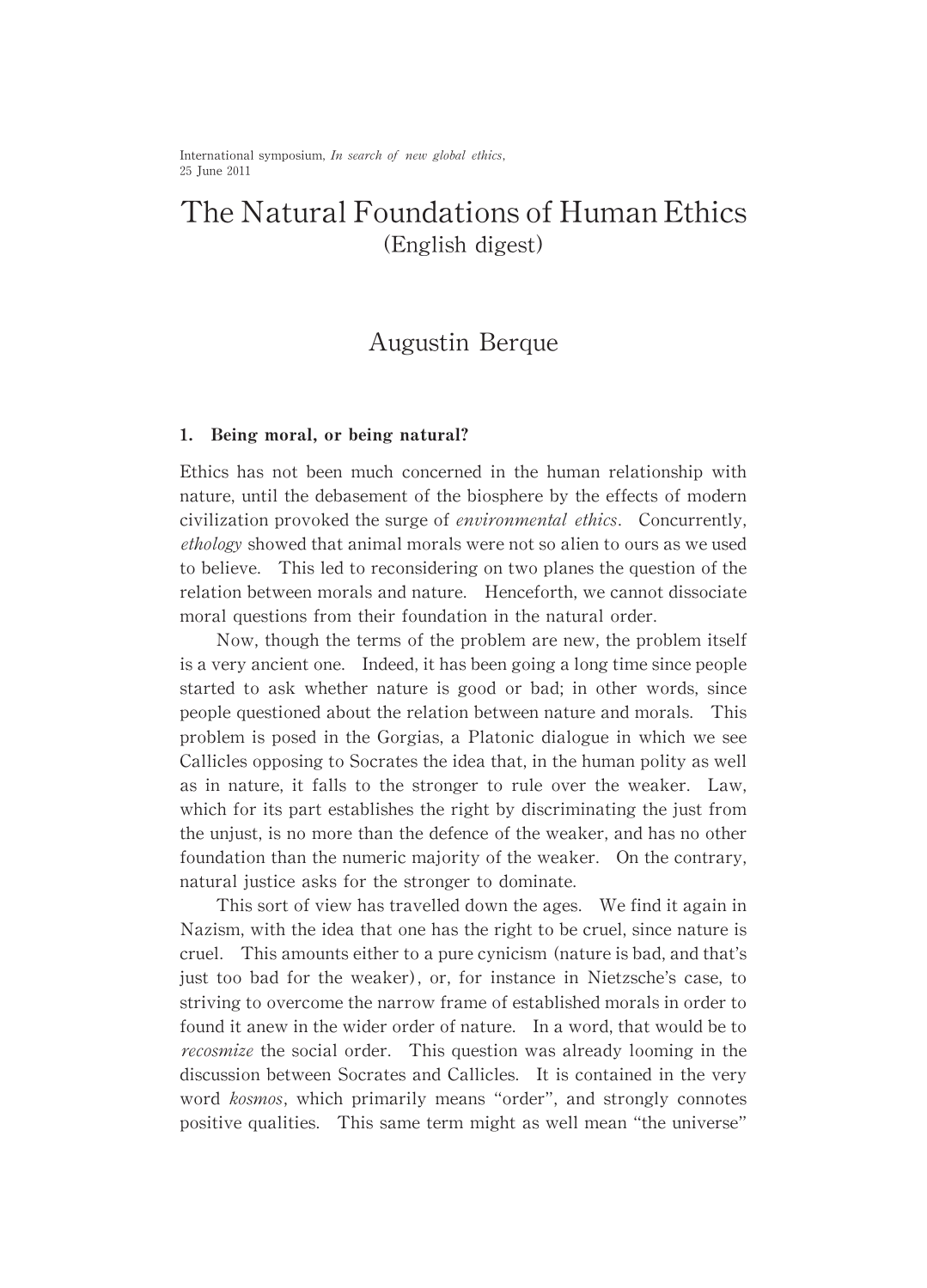**JCSC** 

as designate the highest magistrate, a woman's finery, or the sky. In short, the Good, the Beautiful, the Truth. Now, modernity has dissociated that set. Astrophysics bears no relationship with cosmetics, nor does magistracy with cosmology. Human values have turned away from the universe: they are *decosmized*. But then, how can we justify justice?

Let us first pose that the respective otherness of the cultural and the natural, in itself, does not prevent from founding morals in nature; on the contrary, it is a necessary condition for morals to be founded. *Mutatis mutandis*, this has been shown by Gödel's theorems, which say that a system of propositions can be consistent only if it refers outside of itself. In other words, morals cannot be founded for moral reasons. It needs a base outside of morals.

This base is precisely nature. Not that nature should be a *model* for morals; but because it is *that toward which* morals finds its consistency. In this relationship, neither term can be reduced to the other; they are respectively in a position analogous to that of the subject and the predicate in logics. Here the subject (that which the matter is about) is nature, and the predicate (that which interprets nature) is morals.

Indeed, human societies have never ceased to interpret nature in moral terms. We just have seen a few examples, which would tend to show nature in a morally negative light; but the opposite view also exists, and in fact predominates. The myths of Eden or of the Golden Age in Europe, that of the Great Identity (*Datong*  $\overline{\mathcal{K}}$ ) in China both idealize an original state in which nature and morals were in harmony. If Christianity in general has considered nature as bad, heretics like Pelagius or saints like Francis of Assisi have illustrated opposite conceptions. Taoism for its part sees the cause of all evil in human artifice (*zuowei* 作為), and advocates unartifice (*wuwei* 無為), which gives vent to the natural  $(ziran \oplus \overset{<}{\mathcal{B}})$ .

Heidegger shows a similar idea when opposing *Erzeugnis* (intentional production) to *Ereignis* (event, "let-come-to-presence"). In both cases (Taoism or Heidegger), we are in the wake of the myth of the Golden Age or of *Datong*, that is, the longing for an age when work had not yet severed the humans from nature. Work, indeed, is that which transforms nature, and by so doing turns us away from it. Now, the fact is that, in China as well as in Europe, morals—be it Christian or Confucian-has valorised work rather than "let-come-to-presence". Our world is indeed based on artifice; and, unless we reject it, like did the Fathers of the Desert in early Christendom or Chinese hermits under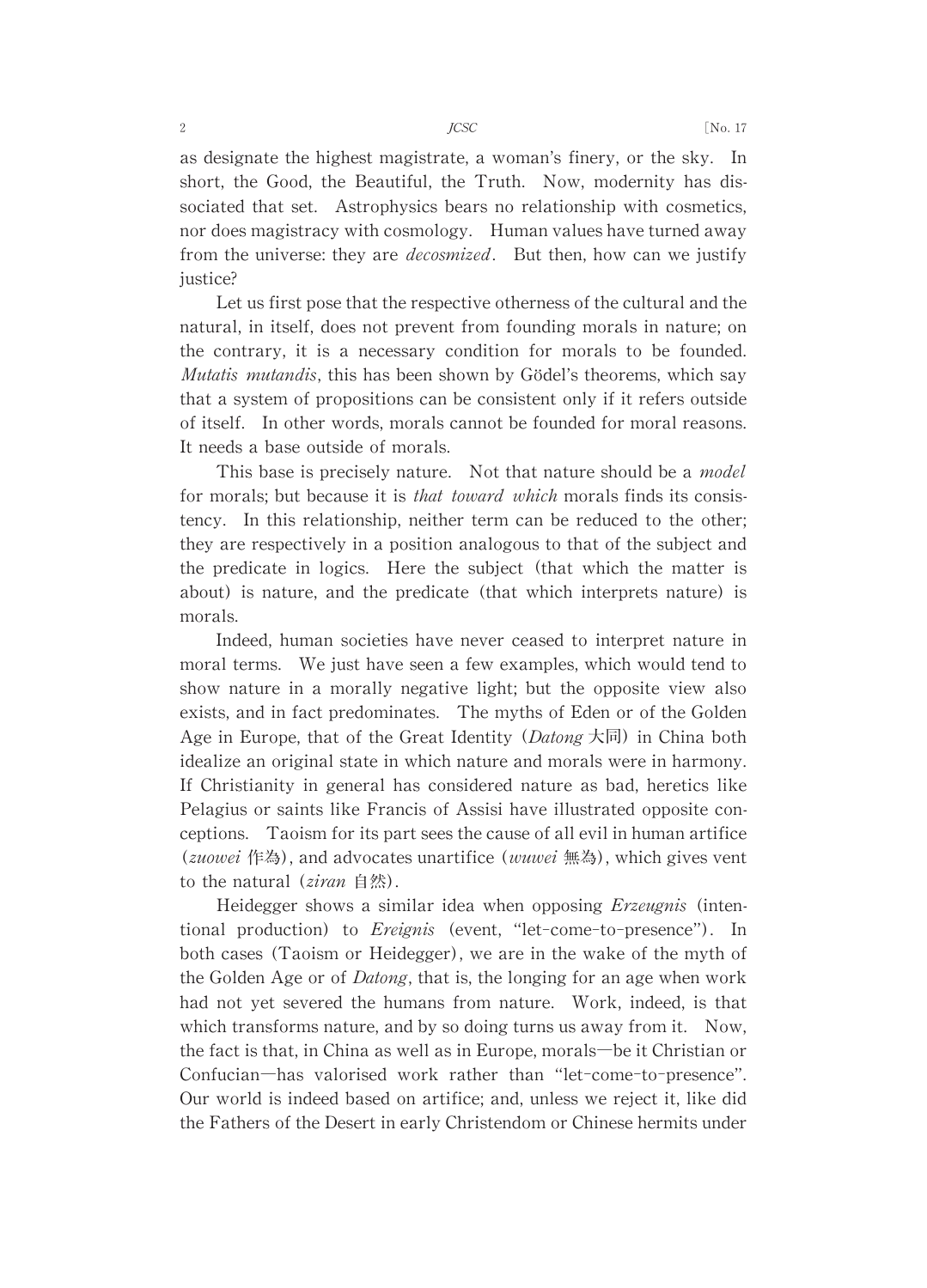the Six Dynasties, the domain where morals should reign is nothing else than the world.

This exigency is for us all the more pressing as our world, to day, is overtly conflicting with the Earth which bears it, and as in this conflict—the devastation of biodiversity, global warming etc.—, it is not the Earth which is jeopardized. The Earth has seen worse; but what is jeopardized is our world, with its morals; and this is why, more than ever, we have to found our morals in nature anew.

#### $2.$ Natural history and human history

The conceptual difficulty which we find in according morals with nature largely comes from modern dualism, for which nature is an object: the object of the "natural sciences", which one categorically distinguishes from the "moral and political sciences", the latter concerning the human subject. Now, in dualism, the object is supposed to be neutral, unrelated with our values, be these moral or not. This is why, for being scientific, one must describe, not prescribe; because nature is a matter of is, not of *should*. This entails an aporia, which is a major embarrassment for environmental ethics: how can we found, in the moral neutrality of ecosystems, the axiology of an ethics? In other words, if the human is subsumed under the ecological, why should we, differing from all other living species, impose ourselves duties toward the biosphere? And if we do, are not we, by this very fact, founded in posing ourselves on our own? Which is precisely that which ecology objects to.

The most consistent answers to such problems amount to common sense: it is our own interest to modify our behaviour, since it jeopardizes our own existence as well as the rest of the biosphere. Yet this has nothing to do with ethics as such; the matter is only to be more reasonable. True, there are some trends of thought which go beyond such evidences. In the view of Arne Naess' *deep* ecology, nature is a great Self which encompasses our own, expresses itself through us, and which we must respect. Yet, this mystical view does not in the least solve the above aporia; which is that nature as such, i.e. as the neutral object of ecology, cannot found morals. Deep ecology is in fact a very shallow ontology. Now, there cannot exist an ethics without an ontology, which in this matter supposes to overcome modern dualism.

This is why the environmental crisis has furthered the surge of various currents which, confusing the subject and the object, reject modern rationalism, for instance by divinizing the Earth in the wake of the Gaia hypothesis, by reinventing druidism, by fetishizing organic

2012]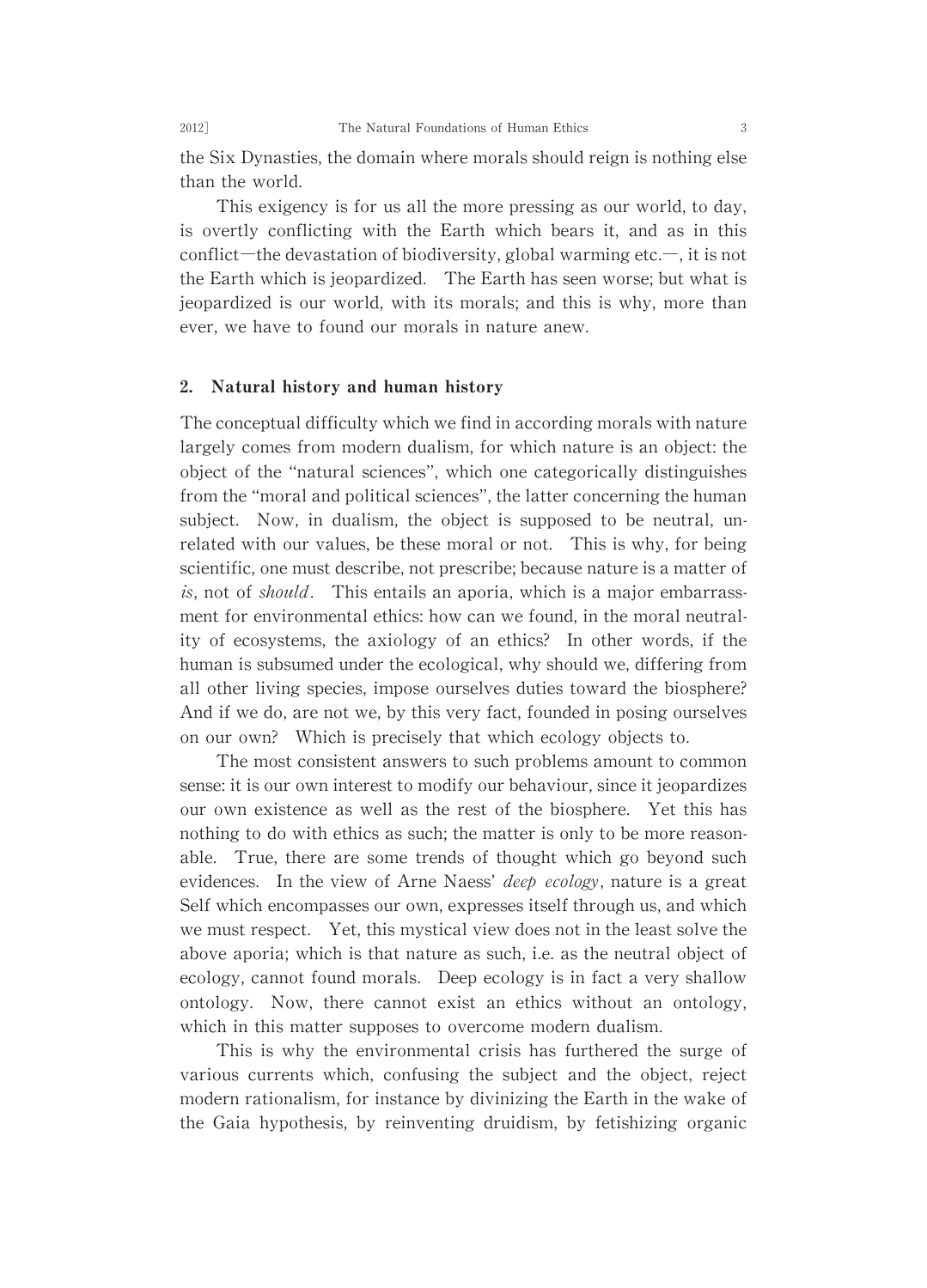products, etc. Such effusions do not go beyond symptoms; their drift in the irrational, on the contrary, show that we have not overcome the aporias of dualism. For sure, they testify that we need to change course, but they do not make us move one inch closer to solving the problem which was already posed by Callicles.

This problem is indeed unsolvable as long as one does not see that "nature" is not a data which, in itself, would be good or bad, a model or a foil, or just neutral, but something which forever remains "to be born" (*natura*, future participle of the verb *nascor*, be born) together with our own existence, and within our very existence. Hence it is fraught with human values; which it to say, as well, that our values are fraught with nature. This idea can already be found, virtually, in Plato's Timaeus, the conclusion of which affirms that the kosmos (the world) born from the Demiurge's hands is "very big, very good, very beautiful and very perfect" (megistos kai aristos kallistos te kai teleôtatos).

But let us put aside metaphysics. The scientific study of animal worlds has led Uexküll-one of the fathers of ethology-to establish a decisive distinction between *Umgebung* (the objective data of the environment) and Umwelt (the ambient world of a given species). At about the same time, in the thirties, Watsuji established a homologous, and equally revolutionary distinction between  $kanky\delta$  環境 (the objective environment) and  $f\hat{u}$ do 風土 (a human milieu). One can retain from this homology that, at the ontological level of the living in general (which is ecological) as well as at that of the human in particular (which is not only ecological, but also techno-symbolical), reality does not confront point-blank subjects to objects; it is instituted historically by the relationship between a certain being (individuals, societies, species...) and its milieu, while at the same time instituting both the individual being and its milieu as such. It makes them *exist* according to one another. Being and milieu are thus fit to one another, and this is why Plato could write that the *kosmos* is *aristos*—the best possible one. He could have written the same about the Umwelt of any living species.

In short, in natural as well as in human history, both being―that which Plato, in the Timaeus, calls *genesis* (birth)—and its milieu are "to be born" from one another. They exist in this mutual *natura*, i.e. in a mutual begetting. And it is this birth, not the aporias of modern dualism, that morals *proceed* from, instead of being opposed or reduced to that objective data which "nature", for the modern, is supposed to be.